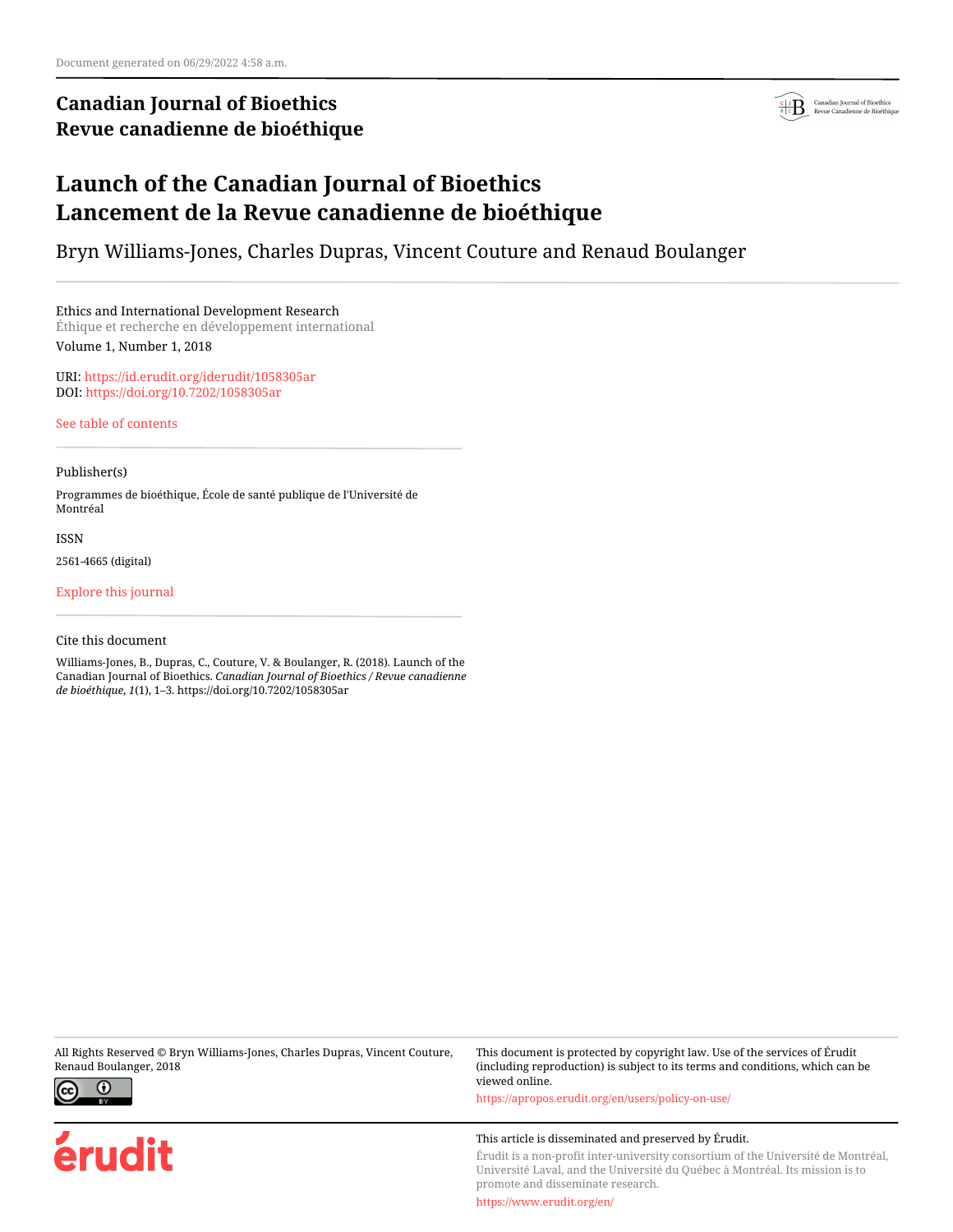## **ÉDITORIAL / EDITORIAL**

# **Launch of the** *Canadian Journal of Bioethics*

Bryn Williams-Jones<sup>1</sup>, Charles Dupras<sup>2</sup>, Vincent Couture<sup>2</sup>, Renaud Boulanger<sup>2</sup>

After six years (2012-2017) of publishing innovative bioethics scholarship, *BioéthiqueOnline* becomes the *Canadian Journal of Bioethics/Revue canadienne de bioéthique* [\(cjb-rcb.ca\)](https://cjb-rcb.ca/). As executive editors of *BioéthiqueOnline,* we frequently heard from members of the Canadian bioethics community of the need to develop a platform with the right branding to showcase the value and the richness of our collective reflections, both locally and internationally. Following discussions with colleagues across the country, we came to the conclusion that *BioéthiqueOnline* had developed a unique expertise publishing bioethics scholarship, but that the original name, created to convey the bilingual and open access mission of the journal, was not enthusiastically received. So the time has come to upgrade and rebrand as the *Canadian Journal of Bioethics* (CJB).

The journal's mission remains unchanged: it will continue to provide a bilingual (French and English) space for diverse forms of high quality and thought-provoking scholarship (e.g., peer-reviewed articles and commentaries, reviews, editorials, case studies, creative works) from across the full range of bioethics specialties (e.g., clinical ethics, research ethics, public health ethics, technology ethics, professional ethics). The journal maintains its philosophy of publishing fully open access – that is, free from author publication charges or access fees. For those who grew accustomed to relying on *BioéthiqueOnline* for updates on bioethics related news, events, and job opportunities, rest assured that this resource will remain! *BioéthiqueOnline* will now be the social media arm of the journal [\(Twitter,](http://twitter.com/bioethonline?) [Facebook,](https://www.facebook.com/Bio%C3%A9thiqueonline-1377370145908565/) [LinkedIn\)](http://www.linkedin.com/company/bio-thiqueonline), and share relevant information about Canadian bioethics. Both the *CJB* and *BioéthiqueOnline* wll continue to be hosted by the [Bioethics Program](http://espum.umontreal.ca/bioethique) at the School of Public Health of the Université de Montréal.

Exciting enhancements come with the journal's rebranding:

- 1. We are proud to annouce the **creation of an [Advisory Board](https://cjb-rcb.ca/index.php/cjb-rcb/navigationMenu/view/eab)** composed of established international bioethics scholars, who will share their comprehensive and complementary expertise with the Editorial Board. This addition to the *CJB* structure is an indication that a project that was originally student-led has matured into an initiative that is poised to expand its presence across the Canadian and international bioethics landscapes. We are grateful to the members of the Advisory Board for their support of our vision.
- 2. Another major innovation is the **implementation of a new workflow platform: the [Open Journal Systems](https://pkp.sfu.ca/ojs/)** (Public Knowledge Project). This move will substantiallly improve the submission process and workflow management. The adoption of the plaftorm is a reflection of the journal's desire to be responsive to the needs expressed by its authors and readership: moving away from an email-based submission system will improve manuscript tracking, and open up new accountability and transparency tools for both contributors and editors.
- 3. We have also moved to **a new publication model: a hybrid form** combining Open Issues (manuscripts published on a rolling basis as they are ready) and Special Issues (manuscripts that form a cohesive package and that are published together). Special Issues will be produced in partnership with guest editors and will be an opportunity to focus on an issue that is both timely and that may have received too little attention by our community. This new publication model will allow for the continued timely publication of manuscripts, while opening new opportunities for interdisciplinary collaborations. This first Special Issue inaugrates the new format.

We are proud of this first issue as it is a perfect illustration of the journal's renewed focus. This special issue on *Ethics and International Development Research* illustrates the tension between working under the auspices of a Canadian institution while conducting research abroad. By offering an opportunity to young researchers supported by a Canadian funding agency, the International Development Research Centre [\(IDRC\)](http://www.idrc.ca/), to share their experience conducting research abroad, we seek to meet a number of goals. Most of the cases presented look at research ethics from the perspective of projects that are not exclusively health-focused, a blindspot of much of the research ethics literature. We believe researchers traveling to some of the countries discussed in this issue will find guidance on how to approach local research ethics review. In addition, we hope to introduce the Canadian and international bioethics community to the work of an organisation, the IDRC, of which many might not be aware, despite its rich history and global impact. And at a time where the political pressure to close borders should worry bioethicists worldwide, the choice of a resolutely internationalist issue for the launch of the *Canadian Journal of Bioethics* is deliberate.

We hope you enjoy this first issue of the new journal, and we look forward to working with you to continue to make this platform a reference for innovative scholarship. So please consider becoming involved, whether as an author, a guest editor, a peer-

Correspondance / Correspondence: Bryn Williams-Jones[, bryn.williams-jones@umontreal.ca](mailto:bryn.williams-jones@umontreal.ca)

ISSN 2561-4665

<u>ේ</u> 2018 B Williams-Jones, C Dupras, V Couture, R Boulanger[. Creative Commons Attribution 4.0 International License](http://creativecommons.org/licenses/by/4.0/)



Les éditeurs suivront les recommandations et les procédures décrites dans le [Code](http://publicationethics.org/resources/code-conduct) The editors follow the recommendations and procedures outlined in the COPE Code<br>[of Conduct and Best Practice Guidelines for Journal Editors](http://publicationethics.org/resources/code-conduct) publication, y compris l'identification et la gestion des conflits d'intérêts (pour les éditeurs et pour les auteurs), la juste évaluation des manuscrits et la publication de manuscrits qui répondent aux normes d'excellence de la revue.

précisément, ils travaillent pour s'assurer des plus hautes normes éthiques de la will work to ensure the highest ethical standards of publication, including: the identification and management of conflicts of interest (for editors and for authors), the fair evaluation of manuscripts, and the publication of manuscripts that meet the journal's standards of excellence.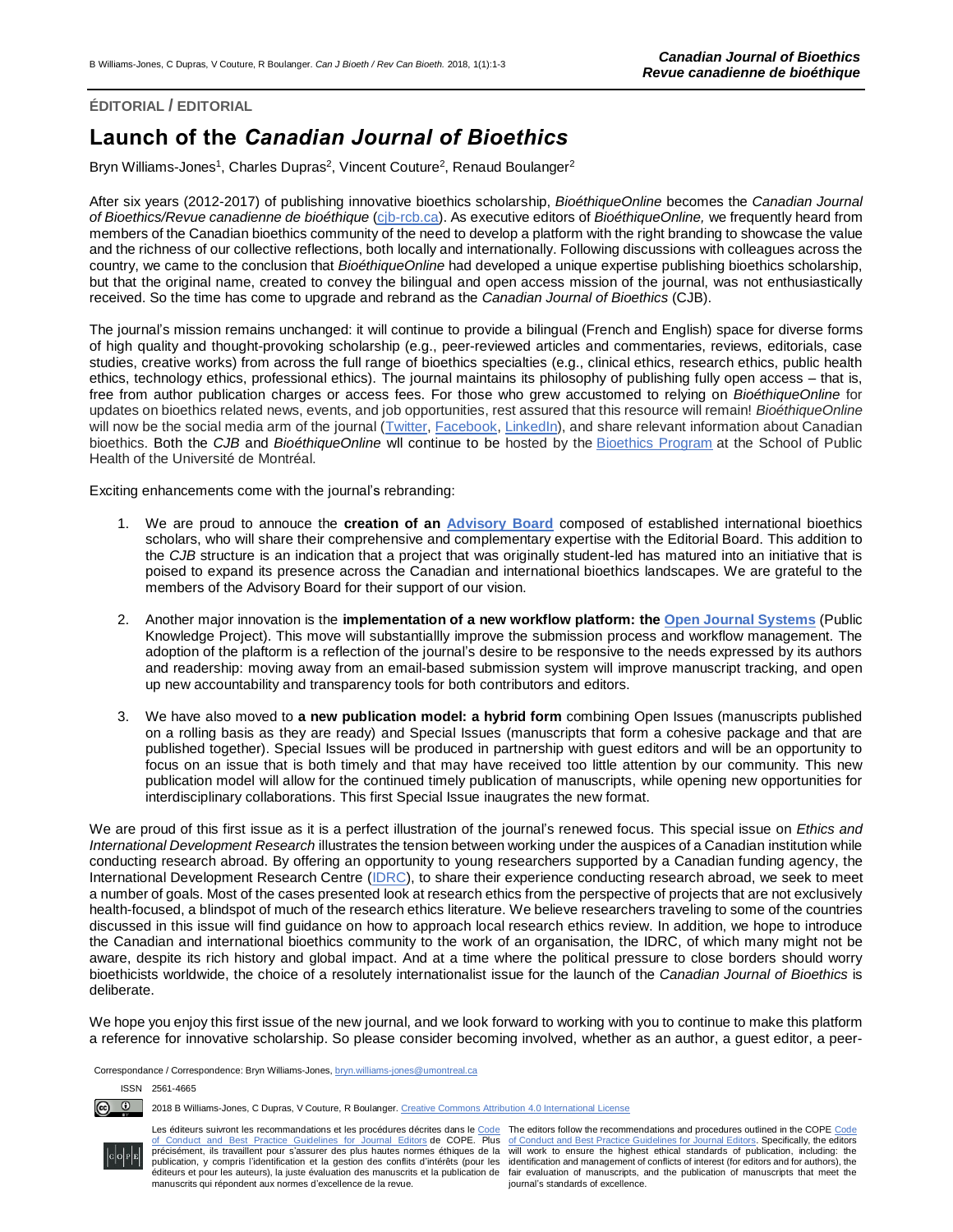reviewer, or a member of the Editorial Board! It is only through your involvement that we can collectively make sure this platform meets our diverse needs as members of the Canadian and international bioethics community.

# **Lancement de la** *Revue canadienne de bioéthique*

Après six années (2012-2017) de publication de recherches novatrices dans le domaine de la bioéthique, la revue *BioéthiqueOnline* devient la *Revue canadienne de bioéthique/Canadian Journal of Bioethics* [\(cjb-rcb.ca\)](https://cjb-rcb.ca/). En tant qu'éditeurs exécutifs de *BioéthiqueOnline*, nous avons fréquemment entendu des membres de la communauté canadienne de bioéthique parler de la nécessité de développer une plateforme de publication dont l'image refléterait l'étendue et la richesse de nos réflexions collectives, à l'échelle nationale et internationale. Suite à plusieurs discussions avec des collègues à travers le pays au sujet de l'expertise unique développée au cours des dernières années par l'équipe de *BioéthiqueOnline*, nous avons compris que le nom de notre revue – choisi à l'origine pour refléter son bilinguisme et ses publications en accès libre – ne générait pas l'enthousiasme espéré. Il nous est alors apparu pertinent de renommer notre plateforme la *Revue canadienne de bioéthique* (RCB) et de procéder, du même coup, à quelques améliorations significatives de son fonctionnement.

Notre mission demeure la même : la *RCB* continuera à offrir un espace bilingue (français et anglais) pour la publication de diverses formes de manuscrits (ex. articles et commentaires évalués par des pairs, éditoriaux, études de cas, travaux créatifs) de haute qualité, stimulant la réflexion et provenant de tous les champs de spécialisation en bioéthique (ex. éthique clinique, éthique de la recherche, éthique et santé publique, éthique du développement des technologies, éthique professionnelle). La revue maintient aussi sa philosophie de publication en accès libre – c'est-à-dire sans aucuns frais de publication pour les auteurs ou frais d'accès pour les lecteurs. Pour ceux qui s'étaient habitués à compter sur *BioéthiqueOnline* pour rester informés des nouvelles, événements et offres d'emploi liés à la bioéthique, cette ressource demeure en fonction! *BioéthiqueOnline* sera dorénavant la centrale « médias sociaux » de la revue [\(Twitter,](http://twitter.com/bioethonline?) [Facebook,](https://www.facebook.com/Bio%C3%A9thiqueonline-1377370145908565/) [LinkedIn\)](http://www.linkedin.com/company/bio-thiqueonline). À travers celle-ci, nous continuerons à diffuser des informations récentes et pertinentes pour la bioéthique canadienne. La *RCB* et *BioéthiqueOnline* resteront tous les deux hébergés par les Programmes [de bioéthique](http://espum.umontreal.ca/bioethique) de l'École de santé publique de l'Université de Montréal.

Des améliorations significatives accompagnent la nouvelle image de marque de la revue:

- 1. Nous sommes fiers d'annoncer la **création d'un nouveau [Comité consultatif](https://cjb-rcb.ca/index.php/cjb-rcb/navigationMenu/view/eab)** composé de chercheurs canadiens et internationaux reconnus en bioéthique qui partageront leurs expertises diversifiées et complémentaires avec le comité éditorial. Cette nouveauté à la structure de la *RCB* démontre que l'initiative entreprise et dirigée au départ par des étudiants a grandi pour étendre sa présence au sein de la bioéthique canadienne et à travers le monde. Nous sommes d'ailleurs très reconnaissants envers les membres du Comité consultatif pour leur soutien à la vision promue par cette initiative.
- 2. Une autre nouveauté importante est la mise en application d'un **nouveau système de gestion : [l'Open Journal](https://pkp.sfu.ca/ojs/)  [Systems](https://pkp.sfu.ca/ojs/)** (Public Knowledge Project). Cette nouvelle plateforme aura pour effet de faciliter le processus de soumission et le suivi du travail d'évaluation par les éditeurs et par les pairs. Elle nous permettra de nous éloigner d'un système encombrant de communications par courriel, allégera le suivi des manuscrits en temps réel et nous procurera de nouveaux outils favorisant la responsabilisation des contributeurs et la transparence des procédures.
- 3. Nous adoptons aussi un **nouveau modèle de publication : une approche hybride** combinant des numéros ouverts (manuscrits publiés en continu, dès qu'ils sont acceptés et mis en forme) et des numéros spéciaux (recueils de manuscrits publiés simultanément). Les numéros spéciaux seront produits en partenariat avec des éditeurs invités. Ils se concentreront sur une question d'actualité, ayant reçu encore trop peu d'attention de la part de notre communauté. Ce modèle hybride de publication, en plus de permettre la publication des manuscrits en continu, offre de nouvelles opportunités de collaboration interdisciplinaire autour d'un objet d'étude précis. Ce premier numéro spécial inaugure cette nouvelle formule.

Nous sommes fiers de ce numéro inaugural, car il s'agit d'une illustration parfaite de l'approche renouvelée de notre revue. Ce numéro spécial, portant sur l'*Éthique et la recherche en développement international*, illustre la tension inhérente au travail de chercheurs affiliés à une institution canadienne et conduisant des études à l'étranger. En offrant à de jeunes chercheurs soutenus par un organisme de financement canadien – le Centre de recherches pour le développement international [\(CRDI\)](https://www.idrc.ca/fr) – l'occasion de partager leur expérience de recherche à l'étranger, nous cherchions à atteindre un certain nombre d'objectifs. La plupart des études de cas présentées ici se penchent sur l'éthique de la recherche du point de vue de projets qui ne sont pas exclusivement axés sur la santé, un point faible de nombreuses évaluations en éthique de la recherche. Nous croyons que les chercheurs qui se rendront dans certains pays mentionnés dans ce numéro trouveront des conseils sur la façon d'aborder l'encadrement de l'éthique de la recherche au niveau local. Nous espérons aussi présenter à la communauté canadienne et internationale de bioéthique le travail d'une organisation, le CRDI, dont la riche histoire et l'impact à l'échelle internationale méritent d'être soulignés. À un moment où les pressions politiques pour fermer les frontières devraient inquiéter les bioéthiciens à travers le monde, le choix de produire un numéro résolument internationaliste pour le lancement de la *Revue canadienne de bioéthique* était délibéré.